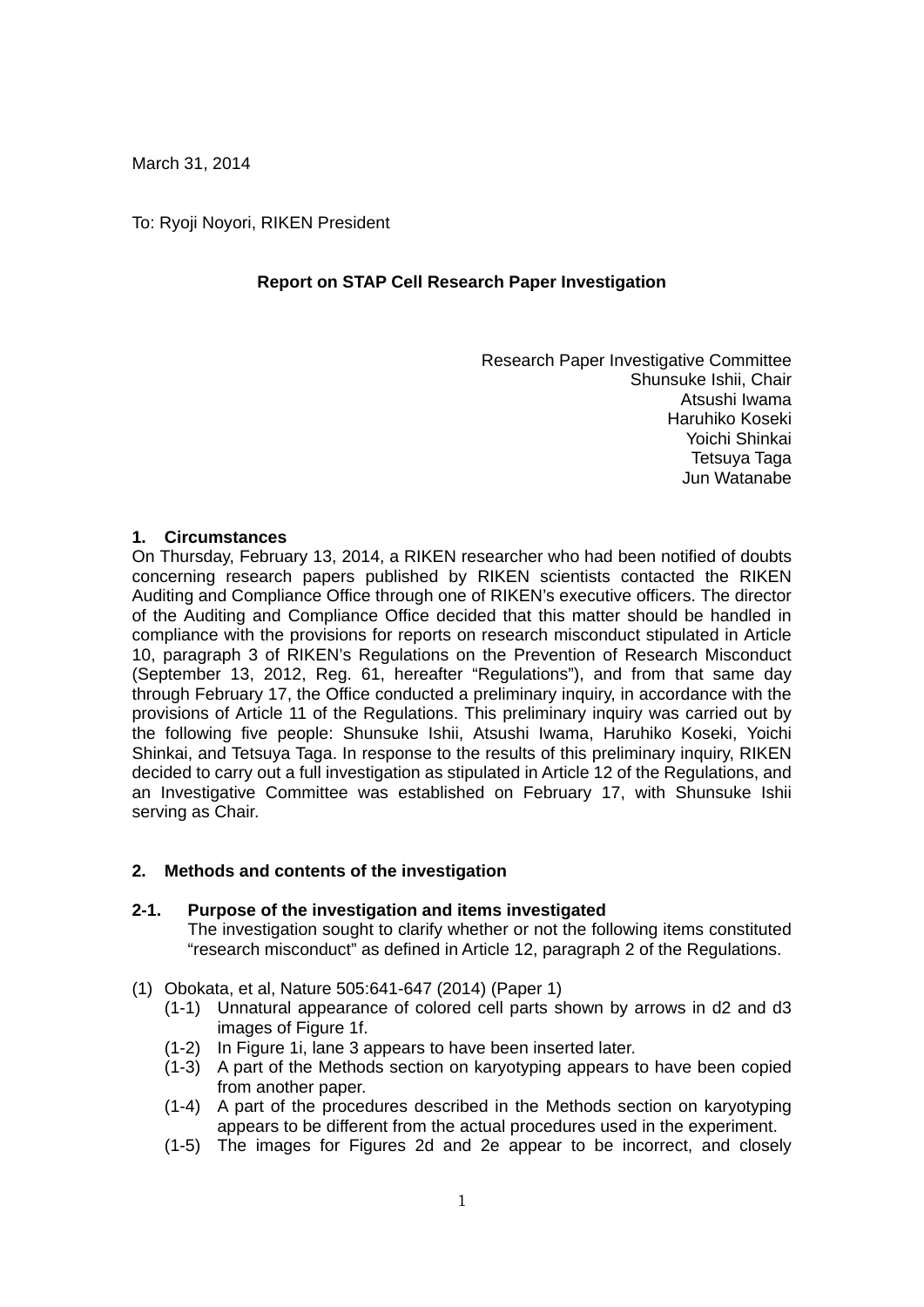resemble images in Dr. Obokata's PhD dissertation.

Haruko Obokata (lead author, corresponding author), Yoshiki Sasai (co-author), Teruhiko Wakayama (co-author), and Hitoshi Niwa (co-author)

- (2) Obokata, et al, Nature 505: 676-680 (2014) (Paper 2)
	- (2-1) There is a strong resemblance between the rightmost panel in Figure 1b and the lower panel in 2g, both showing fluorescence in mice placenta.

Haruko Obokata (lead author, corresponding author), Yoshiki Sasai (corresponding author), Teruhiko Wakayama (corresponding author), Hitoshi Niwa (co-author)

### **2-2. Individuals investigated**

The individuals investigated held the following positions at the time that papers 1 and 2 were submitted and when they were published.

### *Haruko Obokata*

At the time of submission: Research Unit Leader of the Laboratory for Cellular Reprogramming, RIKEN Center for Developmental Biology At the time of publication: Same as above

### *Yoshiki Sasai*

At the time of submission: Group Director of the Laboratory for Organogenesis and Neurogenesis, RIKEN Center for Developmental Biology At the time of publication: CDB Deputy Director

#### *Teruhiko Wakayama*

At the time of submission: Team Leader of the Laboratory for Genomic Reprogramming, RIKEN Center for Developmental Biology

At the time of publication: Professor at the Faculty of Life and Environmental Sciences, University of Yamanashi, and Senior visiting Scientist at RIKEN

## *Hitoshi Niwa*

At the time of submission: Project Leader of the Laboratory for Pluripotent Stem Cell Studies, RIKEN Center for Developmental Biology At the time of publication: Same as above

## **2-3. Investigation methods**

From February 20 through March 31, 2014, the Investigative Committee collected and examined the relevant materials and conducted interviews with the individuals concerned.

 The materials included the original data of the experiments described in the papers, lab notes, files showing the process of creation of the papers, documents provided by the individuals investigated, emails exchanged among the individuals concerned, and equipment that was used in the experiments.

 In addition, opinions regarding the reconstruction of the imaging data were solicited from Professor Akihiko Nakano, Laboratory of Developmental Cell Biology, Department of Biological Sciences, Graduate School of Science, University of Tokyo, who is also Team Leader of the Live Cell Molecular Imaging Research Team, Extreme Photonics Research Group, RIKEN Center for Advanced Photonics, and an authority on imaging.

The Investigative Committee based its inquiry on examinations of these materials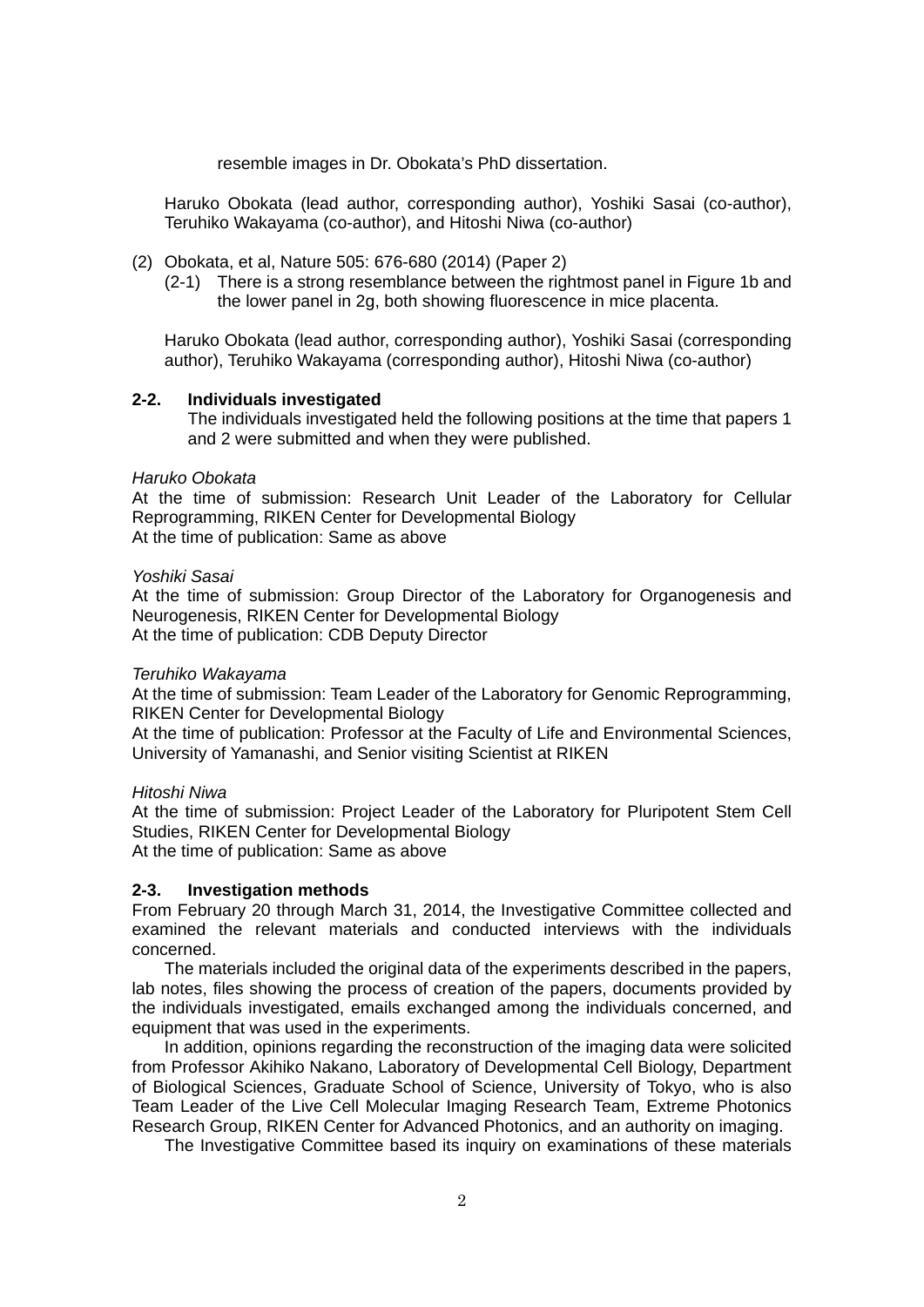and interviews.

# **2-4. Results of the investigation and opinions**

## (1-1) Paper 1: Unnatural appearance of colored cell parts shown by arrows in d2 and d3 images of Figure 1f. (*Investigation results already covered in interim report)*

### Results of investigation

Dr. Obokata stated that she performed the live imaging, from which the still images published in the paper were made, that she submitted these as compressed images. that the original images in the submitted manuscript contained no distortion, that she did not notice the presence of distortion in the published images, and that she does not know why such distortions were generated.

 The submitted original live imaging data were examined. Upon reproducing the images on several computers, it was confirmed that the images submitted with the manuscript contained no distortion, while the images in the published papers contained some distortion.

 Dr. Akihiko Nakano explained the possible causes of the distortion as follows. Although it was not possible to reproduce from the submitted live imaging still images identical to those in the paper, very similar images were created. Distortions result when the resolution is decreased and the images are compressed using JPEG or some other method. Reproducing the same distortion is difficult, because it depends on the degree of the compression. Therefore, if the distortions were generated in the process of figure preparation at the *Nature* editorial office, it is difficult to accurately reproduce those distortions. It is possible, along with compression, for block noises to be generated that could cause the appearance of colors that are not in the original image. Given these reasons, it can be concluded that the published images constitute single frames captured from the live imaging.

## **Opinions**

It is reasonable to conclude that the still images published in the papers were generated from the submitted live imaging. The images in the submitted manuscript contained no distortions, but distortions are evident in the published images. It is plausible these distortions were produced during figure processing at the *Nature* editorial office. Block noise, which can be generated during compression, is a widely known phenomenon. Therefore, it is judged that there was no falsification in the process of generating the images in question from the live imaging.

|  | (1-2) In Figure 1i, lane 3 appears to have been inserted later. |  |
|--|-----------------------------------------------------------------|--|
|--|-----------------------------------------------------------------|--|

## Results of investigation

Drs. Obokata and Sasai submitted an electronic file of the photos of the gels on which Figure 1i is based, lab notes, and a written explanation of the process and methods used to create the figure. The two were also interviewed separately.

 After careful review of all of the information acquired, it was confirmed that Figure 1i is a processed image of 2 photos taken of 2 pulse-field electrophoresed gels. There were a total of 29 samples, with samples 1 through 14 electrophoresed on gel 1 and samples 15 through 29 on gel 2. It was confirmed from the photos of the two gels that lanes 1, 2, 4, and 5 of Figure 1i correspond to lanes 1, 2, 4, and 5 of gel 1, counting from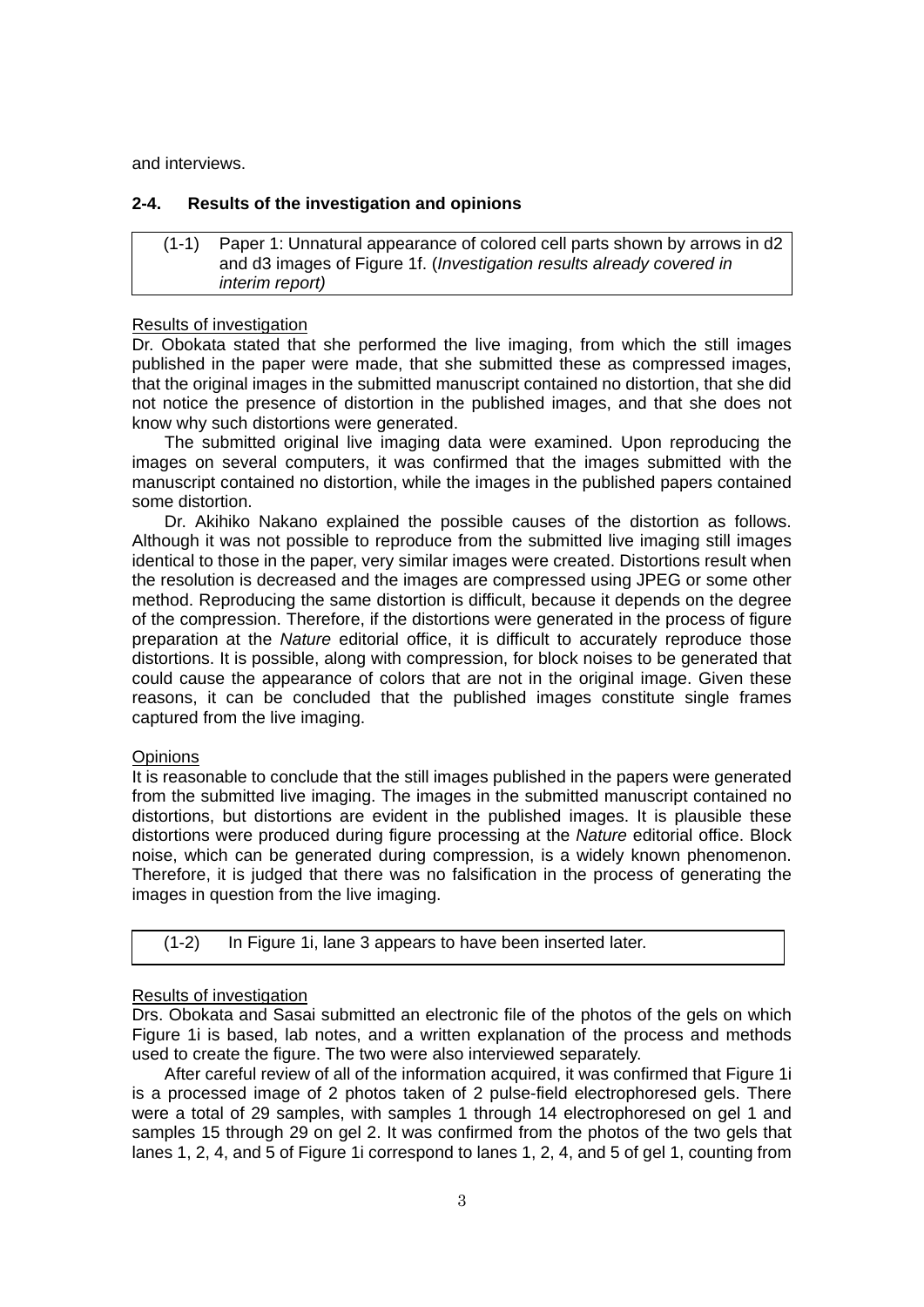the left (standard DNA size marker is lane 0 on the left), and lane 3 corresponds to lane 1 of gel 2 (standard DNA size marker is lane 0 on the left). Lane 3 of gel 1 and lane 1 of gel 2 were both positive controls indicating the rearrangement of T-cell receptor genes, and were, respectively, electrophoresed PCR products of CD45<sup>+</sup> hematopoietic cell and CD45<sup>+</sup>/CD3<sup>+</sup> T lymphocyte DNA.

 Regarding the image processing, it was confirmed that in the gel 1 photo of lanes 1, 2, 3, 4, and 5, lane 1 of gel 2 was not simply inserted in the location of gel 1's lane 3. The separation distance of the standard DNA size marker lane in gel 1 is approximately 0.63 times that in the latter gel 2. In preparing Figure 1i, the image of gel 1 was vertically elongated approximately 1.6 times before inserting the image of gel 2's lane 1. This was confirmed by the vertical warping seen in the images of dust in gel 1. A light smear in the photo of gel 2's lane 1 appears to have been erased, suggesting that contrast adiustments were also made.

 When Dr. Obokata was queried on this, she explained that lane 1 of gel 2 was the most suitable for clearly showing the rearrangement of T-cell receptor genes as a positive control. She stated that after visually confirming that the log-scale values of molecular weight and separation distances for the standard DNA size markers had satisfactory linearity in their respective gels, she vertically elongated the photo of gel 1 and decided on the location for the insertion of lane 3 based on the location data for the standard DNA size marker. Upon verification, it was found that there was no linearity between the log-scale values of molecular weight and separation distances of the standard DNA size markers for gel 1 and gel 2, and that it would have been impossible to position lane 3 on the basis of the standard DNA size marker location data, as had been explained. In addition, her explanation was not supported by the fact that even if the image of lane 3 was positioned in conjunction with the standard DNA size markers located near the T-cell receptor gene rearrangement band group of lane 3 in Figure 1i, the T-cell receptor gene rearrangement band group would be placed differently from the T-cell receptor gene rearrangement band shown in lane 3 of Figure 1i. Contrary to her explanation, if the image in lane 3 is positioned in reference to the position of the T-cell receptor gene rearrangement band group in lane 3 of Figure 1i, a discrepancy appears between the positions of the standard DNA size marker bands in gels 1 and 2. As a result, this suggests that when Figure 1i was processed, it was not the standard DNA size marker bands that were taken as the standard, but rather the lane was inserted to fit with the shape of the T-cell receptor gene rearrangement band group in the adjacent lane 4.

 With regard to the electrophoresed samples, the information provided by Dr. Obokata, including sample tube labels and the lab notes, indicated that lanes 1, 2, 4, and 5 in Figure 1i are consistent with the paper, and that the "Lymphocytes" label for lane 3 refers to CD45+/CD3+ T lymphocytes.

#### **Opinions**

It is clear from the detailed analysis of the figure in question that it is a composite image created from two separate images of the electrophoresed gels. The composite was created by deliberately manipulating—in what can hardly be called a minor wayimages of multiple lanes including the two corresponding to FACS-Sorted Oct4-GFP positive cell group samples which play an important role in this paper. An image of these lanes had been vertically elongated approximately 1.6 times, in which a positive control lane from the other gel was placed after contrast adjustment. Furthermore, in placing the positive control lane, no scientific considerations were made nor scientifically reasonable procedures were followed; instead, the lane for the T-cell receptor gene rearrangement band group was positioned on the basis of visual confirmation. This not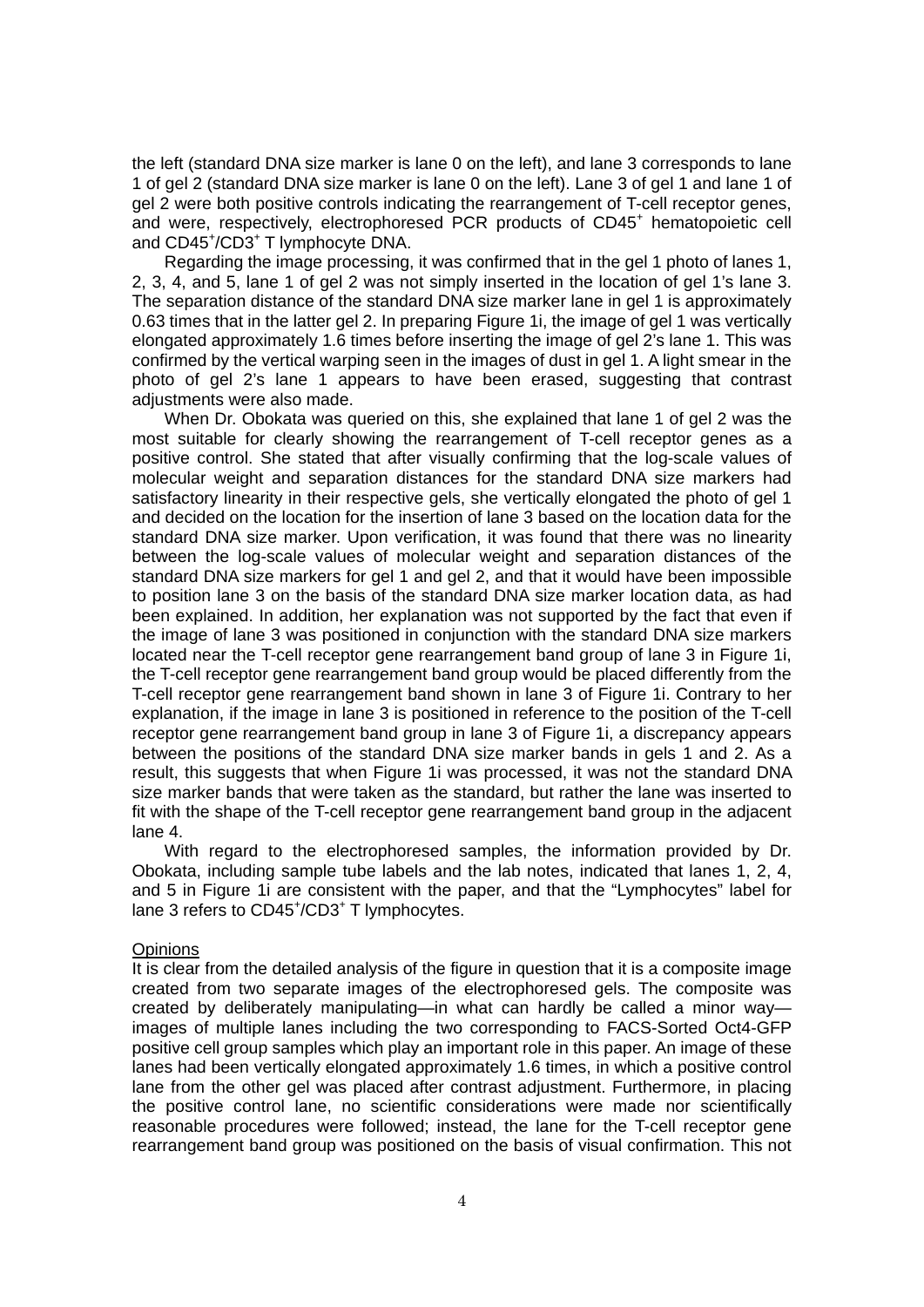only created the illusion that the data of two different gels belonged to only one gel, but may also lead to the danger of misinterpretation of the data.

 It would appear that Dr. Obokata did not, at that time, sufficiently understand the prohibitions against the action that she had taken, nor did she appear to know *Nature*'s criteria for presenting such data in a way that would not call its authenticity into question. Even though her direct intent may not have been to deliberately mislead other researchers or lead them to incorrect interpretations of the data, our conclusion is that she was aware of the danger. It is evident that her purpose in creating the composite image was to articulate the T-cell receptor gene rearrangement band and that she did so without applying scientific consideration or procedures. We therefore conclude that this was an act of research misconduct corresponding to falsification.

 The falsified image was created by Dr. Obokata using her own experimental data. Drs. Sasai, Wakayama, and Niwa had no involvement in the experiments or in creating the image data. The three were shown the already altered image prior to the submission of the paper to *Nature* without being told that it was a false image. Given that this alteration could not be easily detected, it must be concluded that there was no research misconduct on the part of these three researchers.

- (1-3) A part of the Methods section on karyotyping in Paper 1 was found to have been copied from Guo J., et al.; Multicolor Karyotype Analyses of Mouse Embryonic Stem Cells. in In Vitro Cell Dev Biol Anim 41(8-9), 278-283 (2005), and this also was investigated.
- (1-4) A part of the procedures described in the Methods section on karyotyping appears to be different from the actual procedures used in the experiment.

#### Results of investigation

### Regarding (1-3)

Dr. Obokata explained that in the Genomic Reprogramming Research Team under Dr. Wakayama, karyotyping was carried out on a day-to-day basis, but that the protocol used was a very simple one, and deciding that a more detailed explanation was needed, she referred to a paper that explained the protocol in detail, but forgot to include a note. She confirmed that she wrote the Methods section, and while she seemed to vaguely remember copying some part of it, she did not have a copy of the paper from which it was copied, and did not remember the source. The similarity of the text, the fact that Dr. Obotaka was not familiar with the protocol, and that the description in the paper does not correspond exactly to the procedures followed in the actual experiment, lead to the conclusion that the text was somehow copied from the Guo paper.

### Regarding (1-4)

Drs. Wakayama and Obokata, and the staff who carried out the experiment, all explained that the karyotyping was carried out by Dr. Wakayama's staff, and that he gave the data to Dr. Obokata. The preparation of the cell sample was carried out in line with the explanation in the Methods section, but Dr. Wakayama explained that his staff carried out the hybridization and imaging using Applied Spectral Imaging's SKY FISH system, which was different from what was written in the Methods section. The image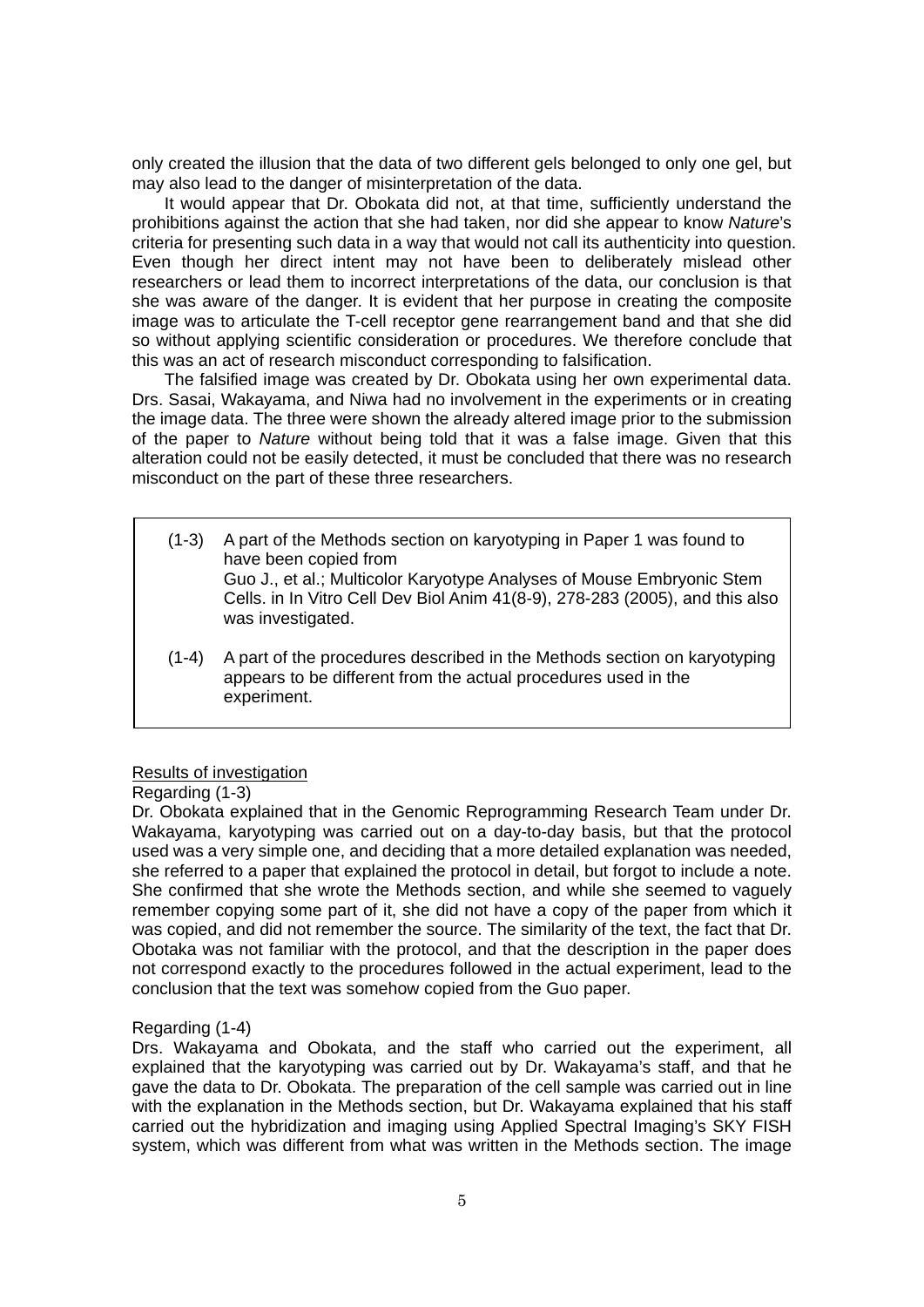files, including creation date information, were submitted. Dr. Wakayama explained that this section under Methods had been written by Dr. Obokata, and that she did not know the details of the experiment with hybridization and imaging.

## **Opinions**

## Regarding (1-3)

The Paper 1 Methods section in question consisted of 17 lines copied from the paper by Guo J., et al., without citing the source. This is absolutely not allowed, and this is something that is strictly taught at research institutions and universities. Appropriate quotation and citing of all sources is a matter of course for all researchers. Dr. Obokata's explanation that she did not possess a copy of the Guo paper, did not remember where she had copied the text from, and that it was simply oversight, is highly questionable.

 Still, given the content of the text and the volume that was copied, the failure to cite the source cannot automatically be judged to have been done deliberately. Dr. Obokata correctly cites her sources in 40 places in the main text of the paper and in one other place in the Methods section. The Methods section in question is the only place where she fails to do so. Karyotyping is commonly carried out in many laboratories, and the same procedures are generally used. If Dr. Obokata was unfamiliar with the procedures, her explanation that Dr. Wakayama's protocol was a very simple one, and that she therefore searched for a more detailed explanation, is understandable. Given that the text she found provided an explanation of generally carried out procedures, it is not so irrational that she has no memory of where she got the text from. Likewise, the fact that she did not possess a copy of the Guo paper does not contradict her explanation that she merely forgot to cite the source. Her lack of memory on this point makes it impossible to conclude that her failure to cite the source constitutes misconduct.

# Regarding (1-4)

Dr. Obokata failed to check the accuracy of her description with those who actually carried out the procedures or with Dr. Wakayama or the other co-authors. The co-authors also failed to check this section carefully before the paper was published. It is evident that some of the procedures in the description are different from what was actually carried out, but this cannot be judged as research misconduct.

The inaccuracies of (1-3) and (1-4) can be judged as the result of oversight, but a scientist has an obvious obligation to accurately record experimental procedures, and proper citation of quoted text is fundamental. Plagarism is unacceptable.

 This experiment was carried out by Dr. Wakayama's staff, and the inaccuracy of the text could have been easily corrected if Dr. Wakayama had carefully checked this portion of the paper, and in this respect he bears responsibility. Still, his failure to detect Dr. Obokata's error was simple oversight, not research misconduct. There is no judgement of misconduct for Drs. Sasai and Niwa as they were not involved in this experiment.

| $(1-5)$ | The images for Figures 2d and 2e appear to be incorrect, and closely |
|---------|----------------------------------------------------------------------|
|         | resemble images in Dr. Obokata's PhD dissertation.                   |

# Results of investigation

On February 20, the committee was presented by Drs. Sasai and Obokata with a request for correction and with supporting documentation. They brought up two points: One was that some of the immunofluorescence images of in vitro differentiated cells and teratoma (the central image in the bottom row of Figure 2d and the three images in the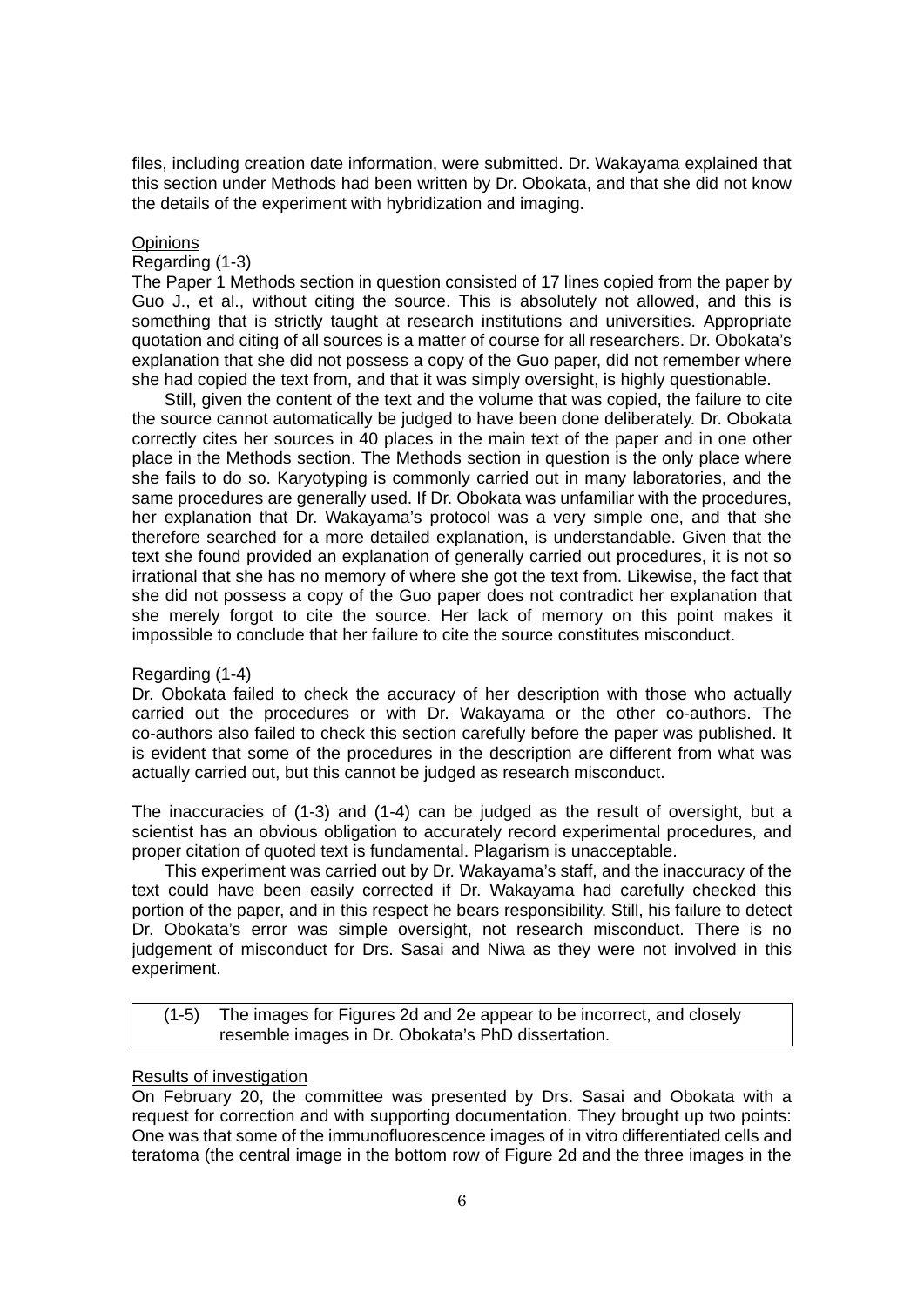bottom row of Figure 2e), actually were derived from STAP cells created out of bone marrow hematopoietic cells but not spleen hematopoietic cells; and the second point was that they were thinking of replacing the incorrect images. The supporting documentation they provided consisted of these image files. Dr. Obokata explained that she mistook the images because both the spleen and bone marrow hematopoietic cell samples had the same "hemato" (hematopoietic) label.

 Later, it was discovered that the images in Paper 1 very closely resembled images she had used in her doctoral dissertation for Waseda University. At the time the request was made for a correction, however, it was not explained that the images had come from Dr. Obokata's doctoral thesis. Both Dr. Sasai and Dr. Obokata said that they had thought it was allowable to use images from a doctoral thesis for a paper to be submitted to an academic journal and that there was therefore no need to explain that this is what had been done.

Paper 1 presents STAP cells created by subjecting the spleen cells of a 1-week old mouse to an acid bath, while in Dr. Obokata's doctoral thesis she describes acquiring "sphere" cells (sphere-shaped cell clusters) by forcing the bone marrow cells of a 3 to 4-week old mouse through a narrow pipette in a process of applying mechanical stress to the cells. The two experimental conditions are quite different. Dr. Obokata claims not to have sufficiently recognized the difference between the two experiments and to have made a simple mistake in using the wrong images. An analysis of the images in Paper 1 confirmed that they were copied from a similarly positioned figure in her doctoral thesis. It was also found that the images in Paper 1 were the same as those in the paper that was submitted to *Nature* in April 2012 and which had been rejected. It was confirmed that in this rejected paper, there were 3 immunofluorescence images of differentiated cells from the "sphere" cells acquired through the mechanical stress procedure outlined in Dr. Obokata's doctoral thesis, 3 hematoxylin and eosin stained images of teratoma generated by the "sphere" cells, as well as 3 more immunofluorescence images of teratoma, all closely resembling images in her doctoral thesis. When she later resubmitted her paper to *Nature*, Dr. Obokata replaced some of these images with those of STAP cells acquired through the acid treatment, but she explained that even then she did not notice the other incorrect images. We attempted to trace the source of the image data by looking through her lab notes, but there were only two notebooks covering a span of three years, and these contained so little detail that it was impossible to scientifically trace the source of the image data.

 Dr. Sasai was informed of the incorrect images by Dr. Obokata only a few days before the February 20 interviews with the investigative committee. He explained that he immediately instructed Dr. Obokata to prepare accurate image data so that the submitted paper could be corrected. The immunofluorescence images of teratoma that were submitted to replace the incorrect images were created on February 19. Both Dr. Sasai and Dr. Obokata expressed deep regret for not telling the investigative committee that material had been used from a doctoral thesis, explaining that they had assumed it was permissible to do so, and that they did not think an explanation was necessary because they had been able to produce the correct images for replacement.

#### **Opinions**

It was determined that Dr. Obokata had used images in Paper 1 that very closely resembled images in her doctoral thesis. Yet the experimental criteria for the two papers were different. The core message of Paper 1 was that a very easy method using an acid bath had been discovered. It is hard to believe that Dr. Obokata was unaware of the different experiment conditions when she prepared the images. Also, there are traces around the images in Paper 1 that suggest they were cut out of an identical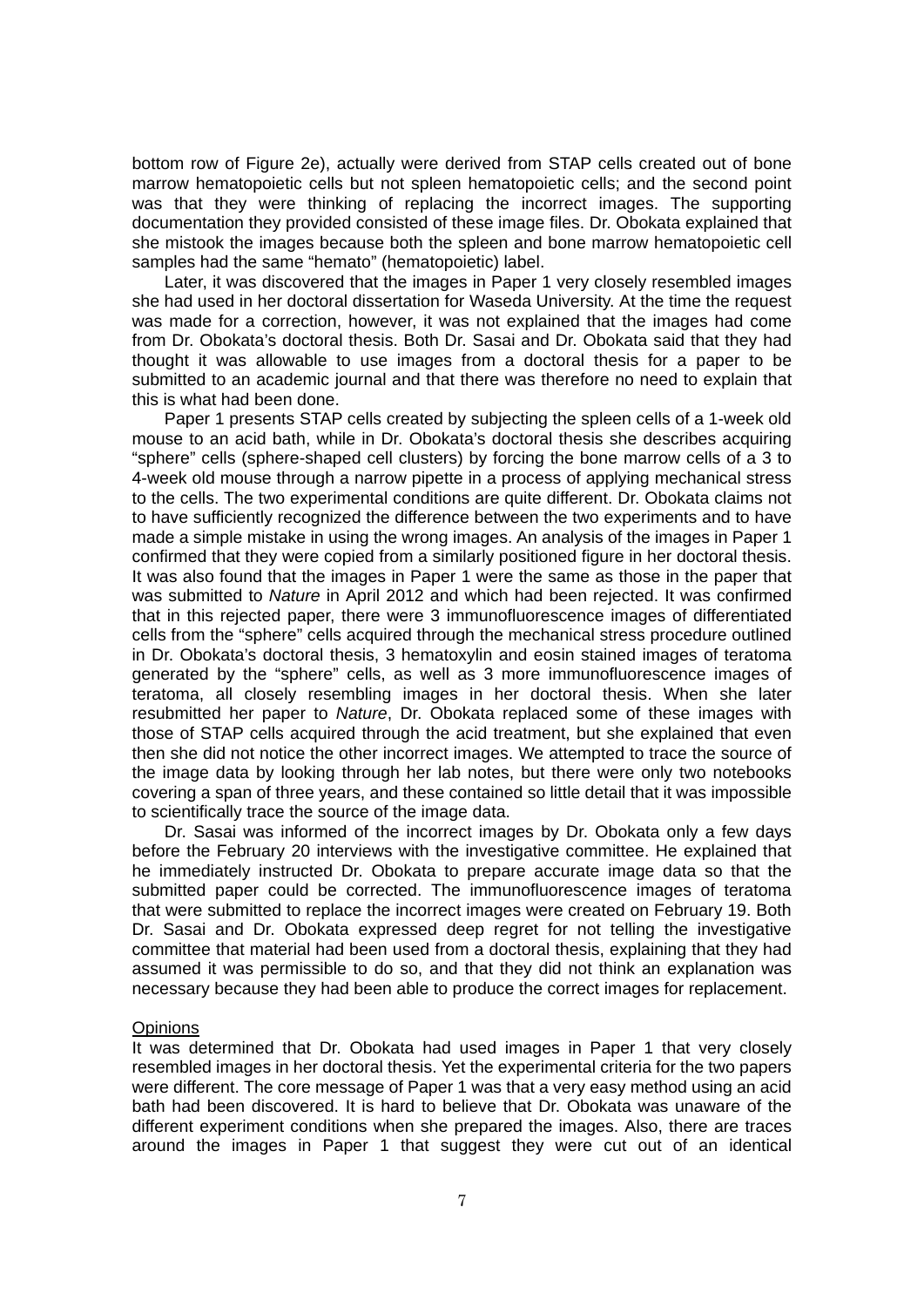arrangement of images in the doctoral thesis. This makes it very difficult to accept Dr. Obokata's assertion that she cut and pasted the images from the thesis to Paper 1 without realizing that they represented completely different experimental procedures. Still, it was found that data was handled extremely carelessly, so it is possible that data of unknown origin that could not be verified or traced scientifically was used in the submitted paper. Regardless, this data was extremely important in showing the pluripotency of the STAP cells, and the actions taken by Dr. Obokata completely undermine the credibility of the data. There is no doubt that she was fully aware of this danger, and we therefore conclude that this was an act of research misconduct involving fabrication.

 Dr. Obokata carried out experiments to produce teratomas when she was working in Dr. Wakayama's laboratory as a visiting researcher, and later as the head of her own laboratory. As a laboratory head and the supervisor of these kinds of experiments, Dr. Wakayama had a responsibility to check the validity and accuracy of the data and to ensure that all data were handled properly. Dr. Sasai, also, was substantially involved in overseeing the writing of the paper, and was therefore equally responsible for confirming the validity and accuracy of the data. They were negligent in allowing this kind of fabrication, but though this does not extend to confirmation of their direct involvement in the fabrication, they still bear heavy responsibility given their standing. Dr. Niwa, on the other hand, did not become involved until at a very late stage in the paper preparation, and is therefore not considered to have been involved in research misconduct.

It is to be noted that the original explanations about the mistaken images by Dr. Sasai and others were insufficient. This failure endangered the accuracy of the investigation and an honest response was called for.

## (2-1) Paper 2: Regarding the images of fluorescence in mice placenta, the rightmost panel in Figure 1b is very similar to the lower panel in Figure 2g.

#### Results of investigation

Dr. Wakayama explained that these were two photos of the same chimera mouse generated from STAP cells, taken from different angles by Dr. Wakayama himself. He explained that he handed them to Dr. Obokata as electronic files after labeling them and including them with other chimeric embryo images.

 Dr. Obokata explained that she obtained the two images from Dr. Wakayama, and with Dr. Sasai used them in preparing the figures for the paper. During the preliminary production of the paper, Dr. Obokata inserted the image under Fig. 2g as a control for comparison between STAP cells and the FI stem cells. Then, in the process of writing by Dr. Sasai, the structure of the paper changed, the order of the figures changed, and the image became unnecessary, so a decision was made not to include it. However, Dr. Obokata explained that they forgot to remove the image when they were editing the figures for the paper. Dr. Sasai further explained that the paper was submitted without him realizing the image had not been deleted, and that he failed to notice this during the editing and proofreading processes. He also explained that he neglected to instruct Dr. Obokata to delete the figure.

 The bottom image of Figure 2g shows placenta GFP expression, but both the text and caption refer to embryo GFP expression, which only explains the top image of Figure 2g. The investigative committee was presented with date-stamped files showing the original structure of the figures with the location of the images and copies of the corresponding lab notes.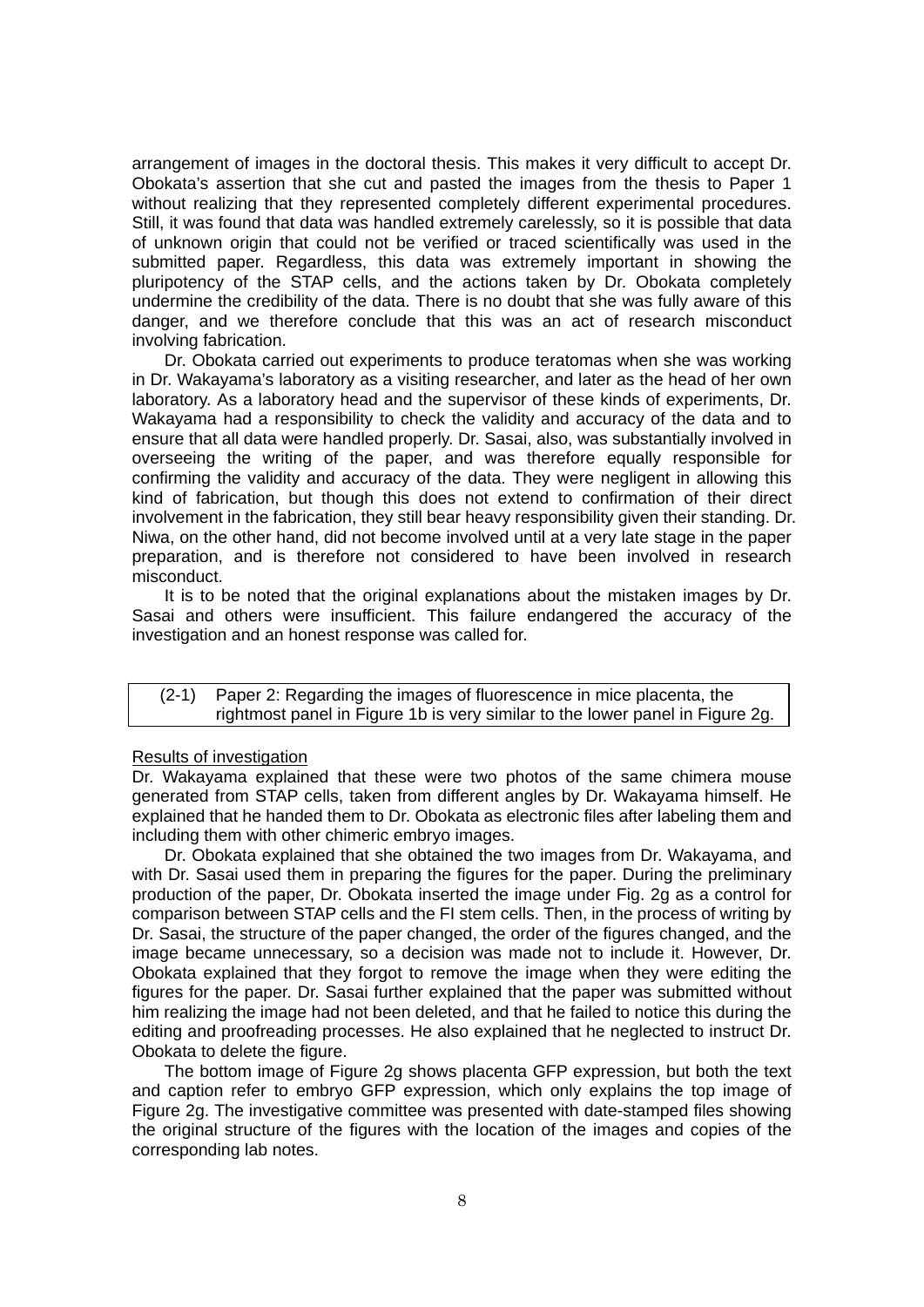#### **Opinions**

The fluorescence placenta in Figure 1b (right panel) and that in Fig. 2g (bottom panel) are images that originated from the same chimera. There are, however, other images in the paper that are not referred to, either in the text or the figure legends, and it is possible to surmise that the bottom panel of Fig. 2g was included to show the existience of GFP-positive cells. Still, considering the fact that not all versions of the paper's editing were preserved so that the investigative committee could reconstruct the exact process as had been explained, it is plausible, given the date-stamped file data described above, that there was a previous version with the figures in a different position. As has already been pointed out, there are other images in the paper that are not referred to, either in the text or figure legends. Further investigation suggests that while there may be other reasons for these omissions besides forgetfullness, there are no materials that directly indicate anything exceeding negligence . Although this could be considered "falsification" as defined in RIKEN's Regulations on the Prevention of Research Misconduct, there is no evidence suggesting anything exceeding negligence, and this, therefore, is not judged to constitute research misconduct.

## **3. Summary**

We concluded that there was research misconduct by Dr. Obokata on two points. Research misconduct warps the essence of science and significantly undermines credibility, not only within the science community, but also with the general public. Research misconduct is prohibited precisely because of the need to ensure robust, healthy exchange of information among scientists in their search for truth, and to promote the advancement of science. In manipulating the image data of two different gels and using data from two different experiments, Dr. Obokata acted in a manner that can by no means be permitted. This cannot be explained solely by her immaturity as a researcher. Given the poor quality of her laboratory notes it has become clearly evident that it will be extremely difficult for anyone else to accurately trace or understand her experiments, and this, too, is considered a serious obstacle to healthy information exchange. Dr. Obokata's actions and sloppy data management lead us to the conclusion that she sorely lacks, not only a sense of research ethics, but also integrity and humility as a scientific researcher. We were also forced to conclude that the normal system by which senior researchers should have been carefully checking all raw data did not work in this case. None of the other persons investigated were found to have actively participated in any kind of research misconduct, but as has already been noted, Drs. Wakayama and Sasai allowed the papers to be submitted to Nature without verifying the accuracy of the data, and they bear heavy responsibility for the research misconduct that resulted from this failure on their part.

 Among the possible reasons for the failure of the normal system of checking on research results, is the change in research environment and the involvement of several senior researchers. Dr. Obokata continued research she had started at another institution at CDB, first while working in the Wakayama laboratory as a visiting researcher, and then later as the head of her own laboratory. As she neared the point of attaining results, Drs. Sasai and Niwa, two senior researchers other than Dr. Wakayama, became involved in reinforcing the data and writing the papers.

 RIKEN must examine why the normal checking mechanisms did not function as they should have, and reconsider such issues as how responsibility should be allocated among different groups working together on joint research and among paper co-authors. RIKEN should also reexamine the whole process of data management, including the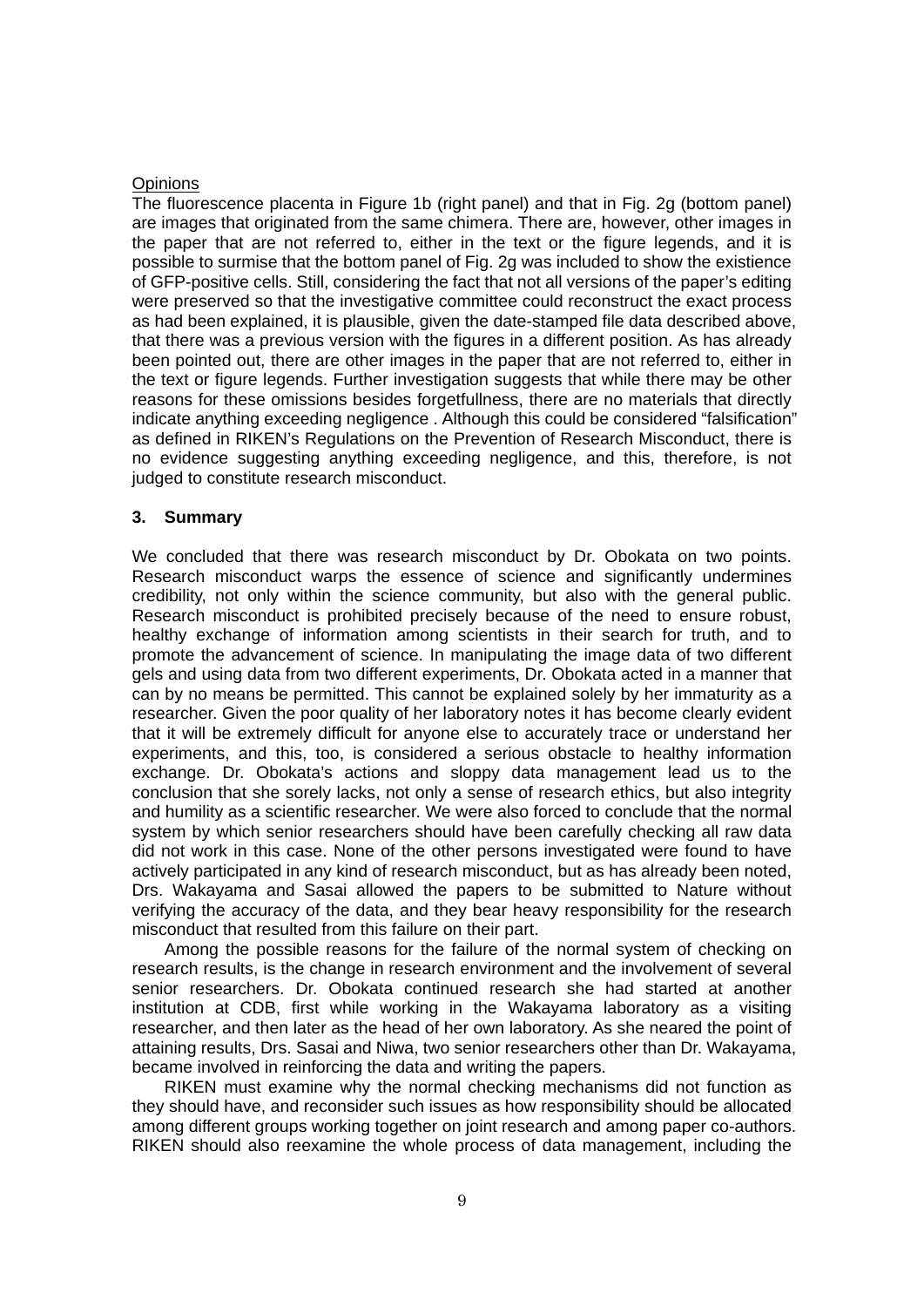management of laboratory notebooks, as well as the process from research proposal to collating results and presenting them in papers. RIKEN must promptly institute specific measures to ensure that this kind of research misconduct will never happen again.